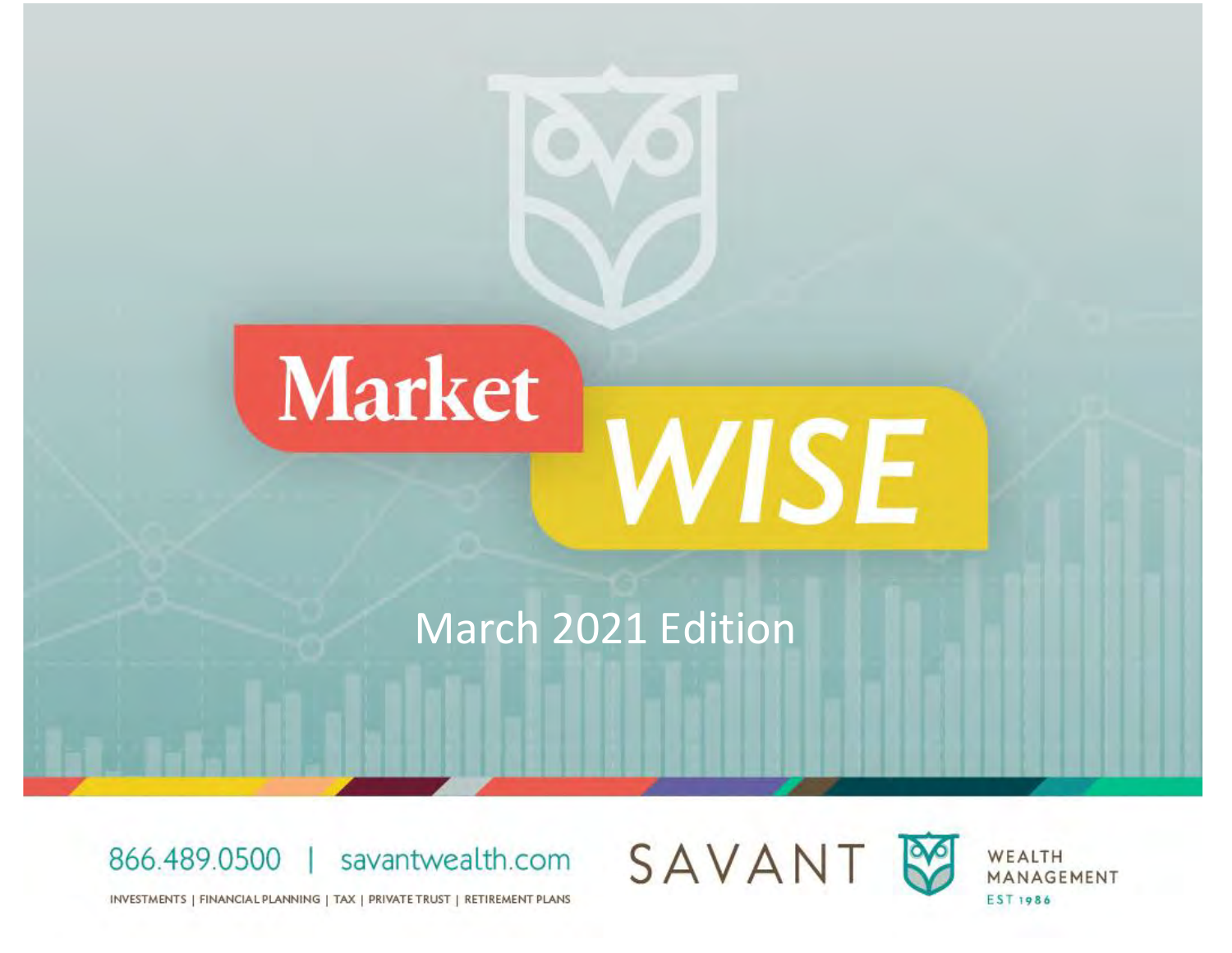## Table of Contents

#### **Overview**

Wise Words

#### **Current Events and The Economy**

- The Coronavirus
- COVID-19: Light at the End of the Tunnel
- On The Road Again
- Economic Indicators
- Economic Indicators: Relative to History
- The Pile of Debt

#### **Asset Performance**

- Last Month
- Last Three Months
- Last 12 Months
- Long-Term Performance
- Stock Performance Tracker
- Bond Performance Tracker
- Alternatives Performance Tracker
- U.S. Stock Factor Performance
- International Stock Factor Performance
- Currency Impact on International Stock Returns
- Current Stock Valuations and The Impact on Future Returns
- Drivers of Bond Performance
- Current Bond Yields and The Impact on Future Returns
- A Diversified Alternative Allocation Provides a Correlation Benefit

#### **Perspectives**

- The Value of Value Evidence Supports Global Diversification
- A Case Study in Rebalancing



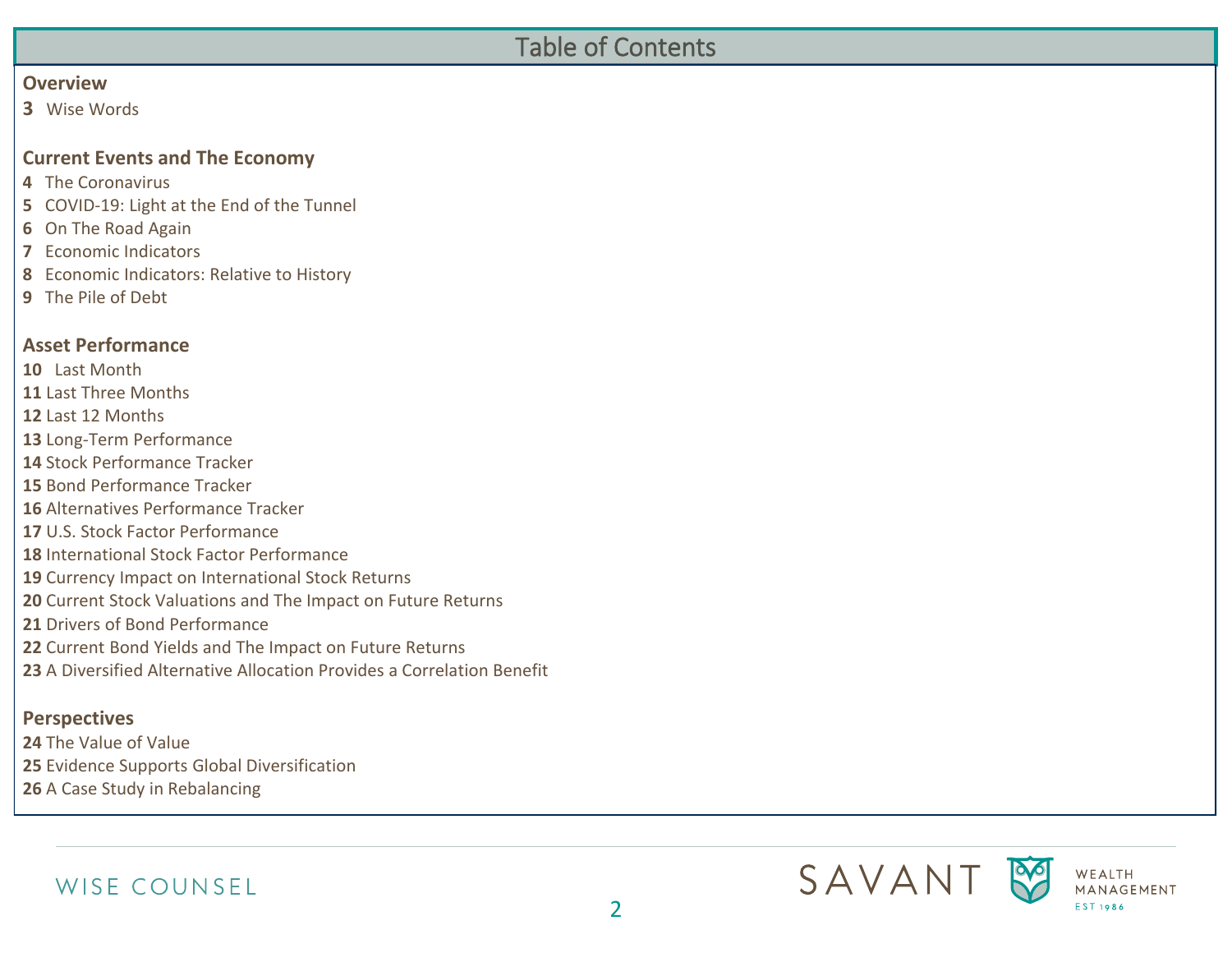#### Wise Words

#### **Current Events and the Economy**

- New COVID-19 cases have fallen sharply as the U.S. heads towards the spring and related deaths have followed suit. Aiming to slow new cases further, almost 80 million vaccines have been administered to Americans heading into March.
- Economic indicators also continue to trend in the right direction domestically with the Leading Economic Indicators index continuing its bounce upwards off of 2020 lows. Despite higher than average market volatility remaining, other indicators are normalizing towards longer-term averages.
- In order to soften the blow the pandemic could have had on the economy, the U.S. quickly added to the ever-growing pile of debt. While this sounds grim for markets, historically we have tended to see stocks rise in the years following large increases in federal debt.

#### **Asset Performance**

- Keeping their trend moving, U.S. small value stocks (+9.6%) cruised to a strong return with U.S. small core (+6.2%) not far behind. Not to the same extreme, global stocks (+2.7%) posted a strong February as well with international large value (+4.8%) leading the way internationally.
- Looking through the factor lens, small and value stocks dominated both in the U.S. and internationally. U.S. large quality stocks (+3.3%) narrowly outperformed the broad market whereas U.S. large momentum (-0.6%) suffered a minor setback.
- Turning to bonds, concerns about increases in rates led to negative returns across the board. International (-2.1%), inflation-adjusted (-1.6%) and intermediate-term (-1.4%) bonds were hit hardest in February. Meanwhile multi-sector (-0.9%) and short-term bonds (-0.2%) sheltered behind diversifying risk exposures and lower durations.
- Among alternatives, trend following (+6.9%) and event driven (+0.9%) generated positive returns. But real assets (-0.2%) and reinsurance (-0.3%) struggled to gain traction last month.

#### **Perspective**

- Despite the strong run in recent months, U.S. value stocks are trading at their cheapest level since World War II excluding t he dotcom bubble. Historically, extreme levels of cheapness have preceded periods of strong outperformance for value stocks relative to growth stocks.
- Diversification may be unexciting and at times frustrating, but over time allocating to both U.S. and international stocks ha s added significant value over time.
- Over shorter periods rebalancing may seem trivial, but it can add significant value over longer time horizons.





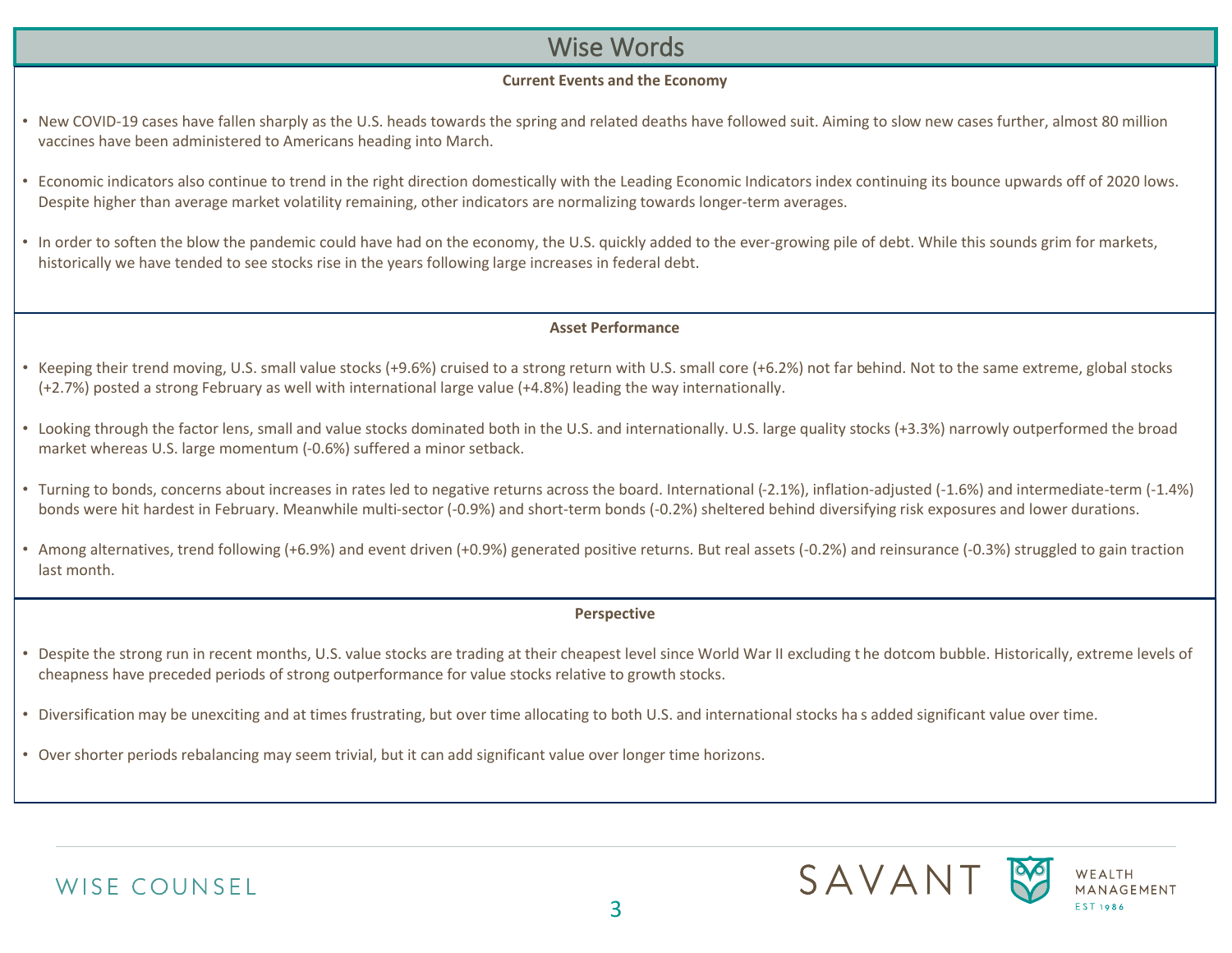

*Data as of 3/2/2021. Data source: Johns Hopkins University Center for Systems Science and Engineering.*





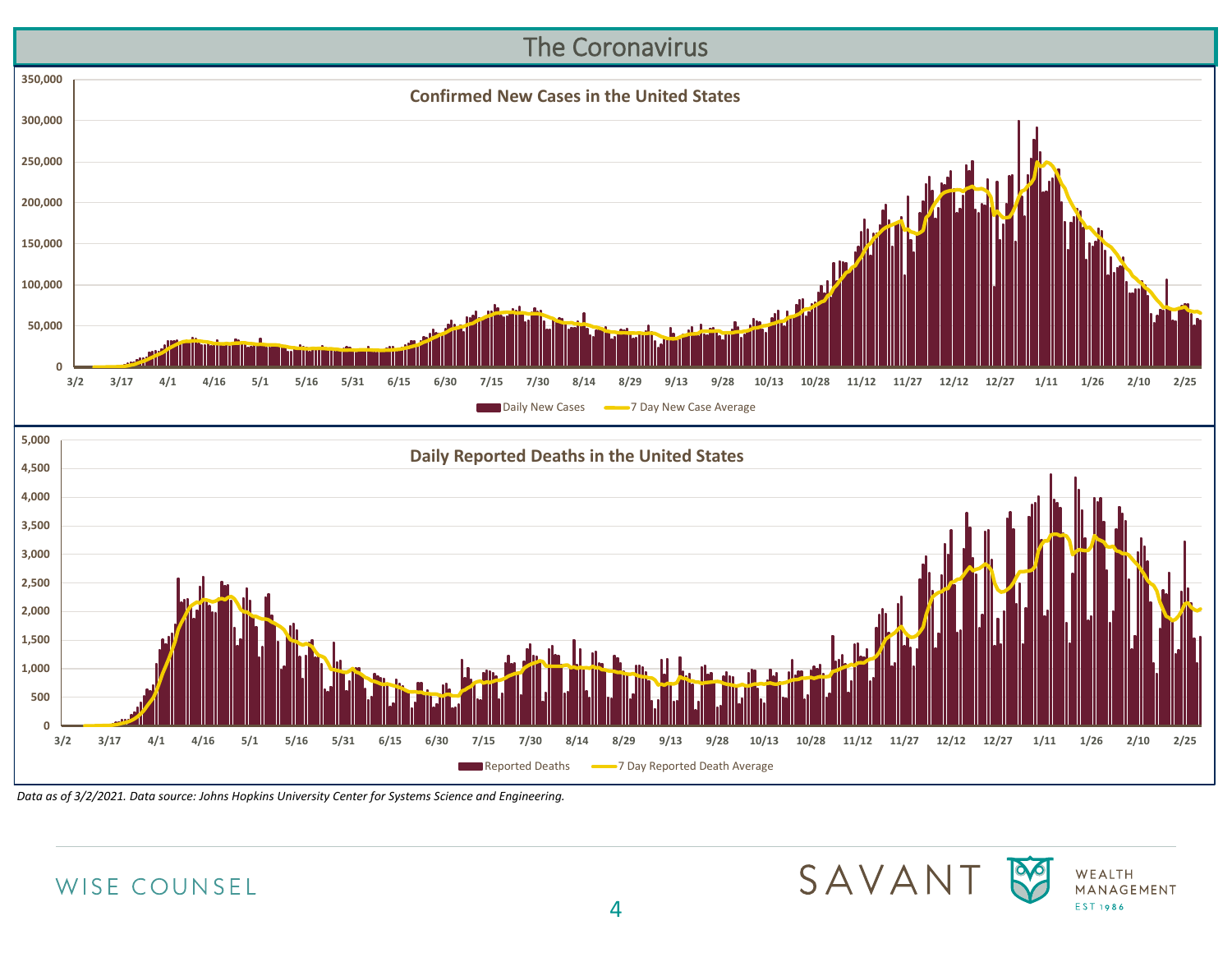## COVID-19: Light at the End of the Tunnel





*Data as of 3/2/2021. Data source: Our World in Data.*





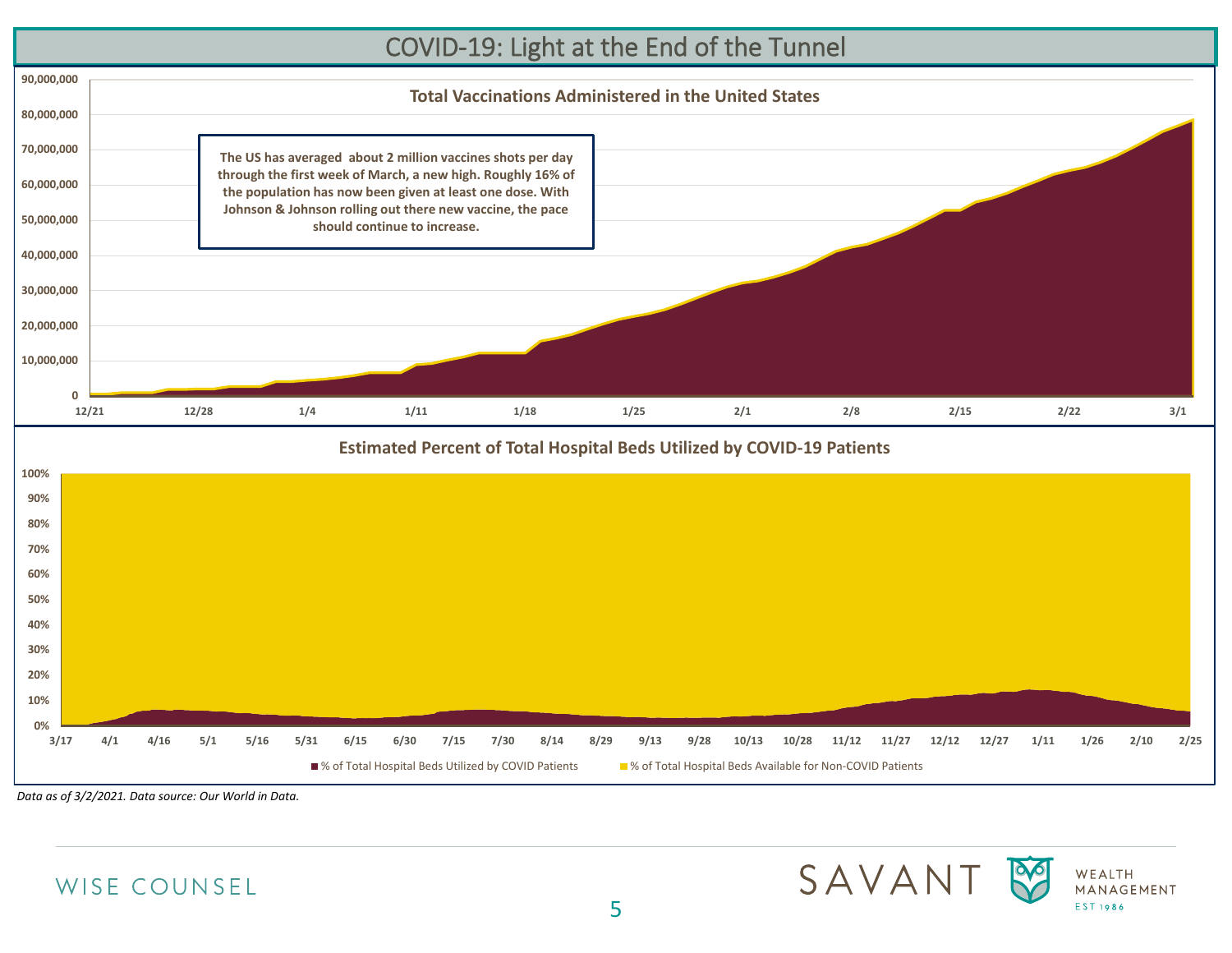

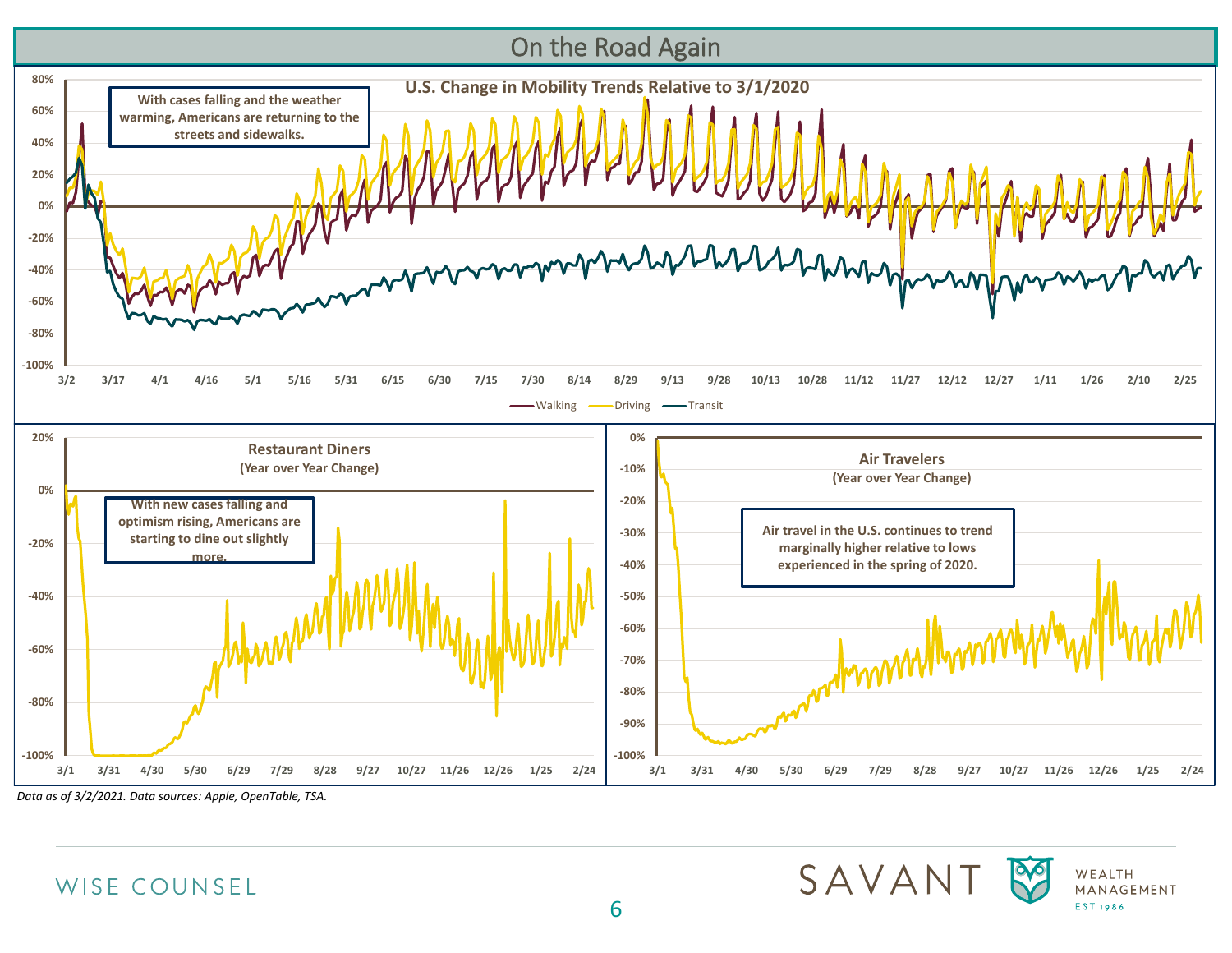# Economic Indicators



*Data as of 2/28/2021. Data sources: Morningstar Direct, FRED, The Conference Board.*



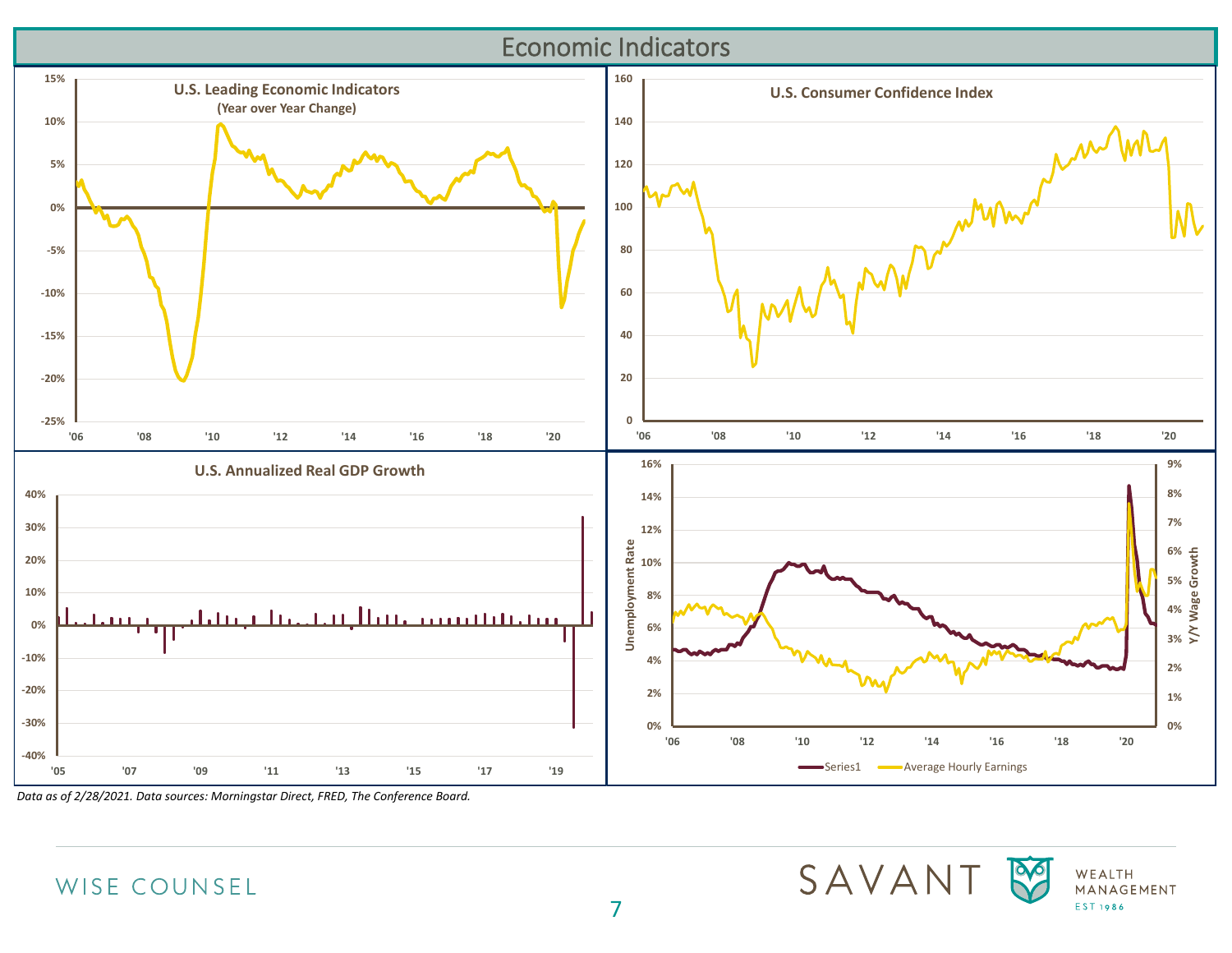Economic Indicators: Relative to History



| <b>Economic Measure</b>                    | <b>All-Time Low</b> | <b>Historical</b><br>Average | <b>All-Time High</b> | <b>One Year Ago</b> | Last Report | <b>Current Report</b> |
|--------------------------------------------|---------------------|------------------------------|----------------------|---------------------|-------------|-----------------------|
| Leading Economic Indicators (y/y change %) | $-20.2%$            | 2.4%                         | 14.4%                | $-0.3%$             | $-2.2%$     | $-1.7%$               |
| Unemployment (%)                           | 2.5%                | 5.8%                         | 14.7%                | 3.5%                | 6.3%        | 6.2%                  |
| Inflation - CPI $(y/y %)$                  | $-3.0%$             | 3.5%                         | 14.6%                | 2.5%                | 1.3%        | 1.4%                  |
| Annualized Real GDP Growth (%)             | $-31.4%$            | 3.2%                         | 33.4%                | 2.4%                | 33.4%       | 4.1%                  |
| <b>Consumer Confidence</b>                 | 25.3                | 94.4                         | 144.7                | 130.4               | 87.1        | 89.3                  |
| <b>VIX - Implied Market Volatility</b>     | 10.1                | 19.5                         | 62.6                 | 19.6                | 33.1        | 28.0                  |
| <b>Housing Starts (Thousands)</b>          | 478.0               | 1429.1                       | 2494.0               | 1617.0              | 1669.0      | 1580.0                |
| 10-Year Treasury Yield (%)                 | 0.6%                | 6.0%                         | 15.3%                | 1.5%                | 1.1%        | 1.4%                  |

*Data as of 2/28/2021. Data sources: FRED, The Conference Board.*





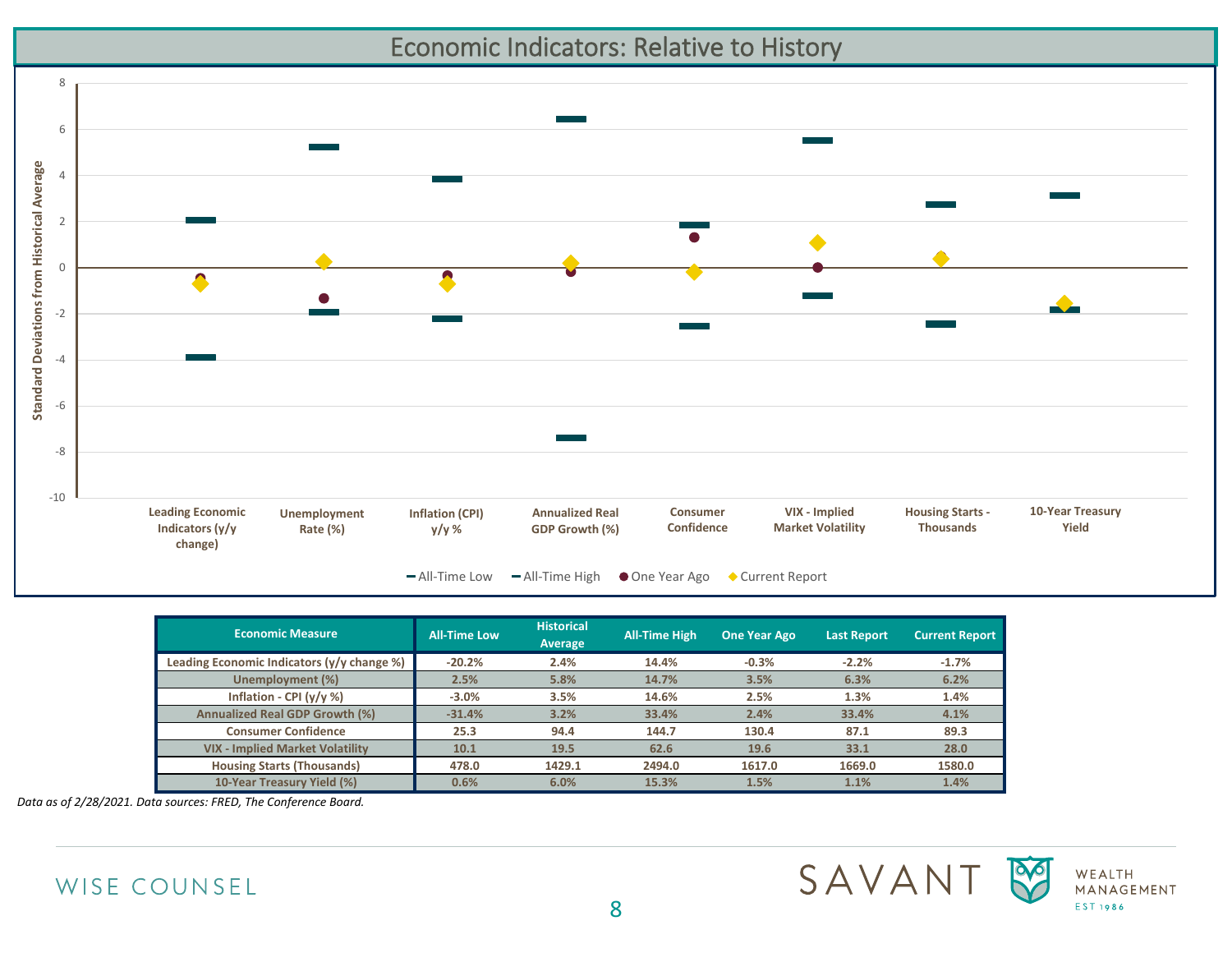

*Data as of 2/28/2021. Data sources: FRED, Morningstar Direct. U.S. large stocks are represented by the IA SBBI US Large Stock Index.*





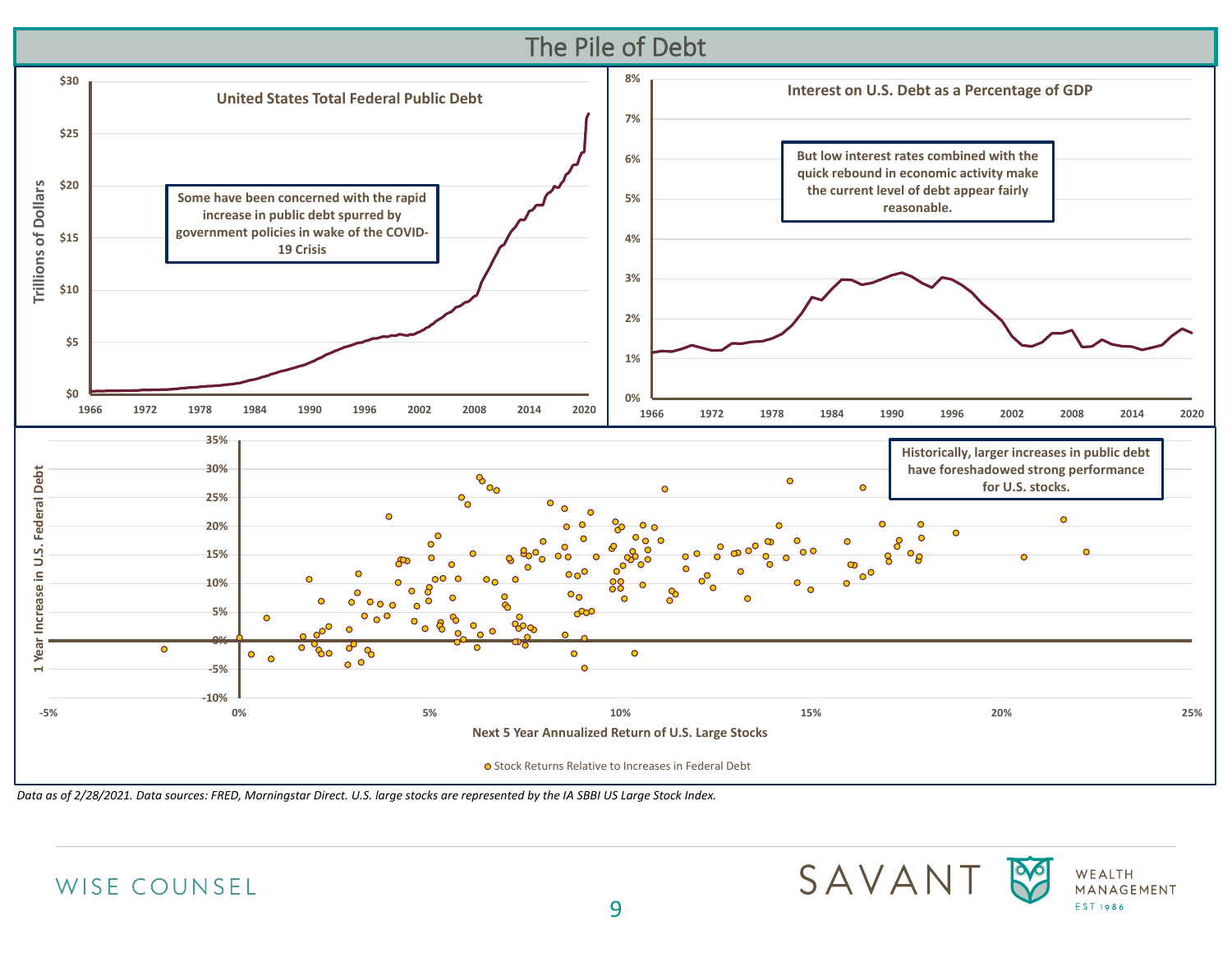



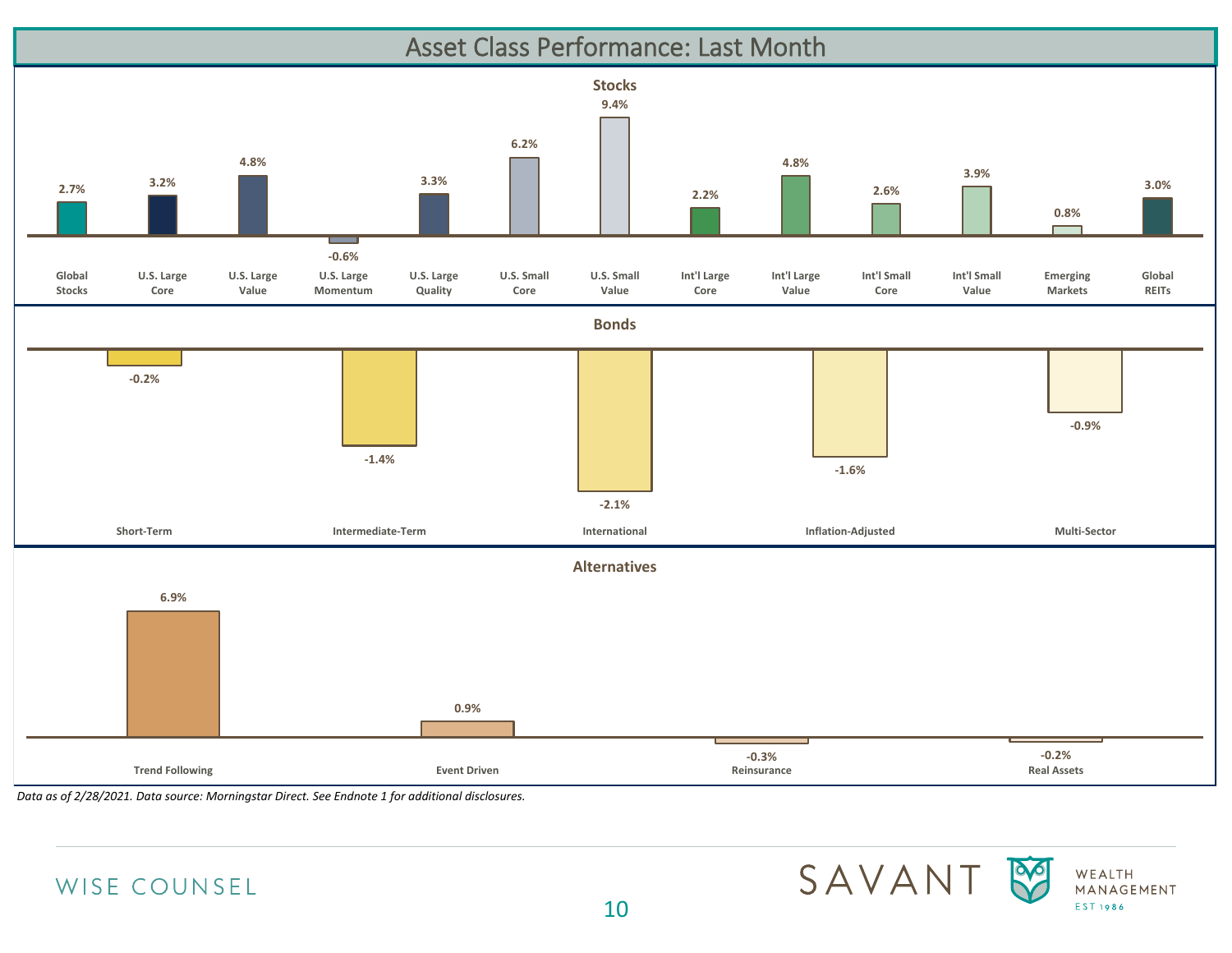





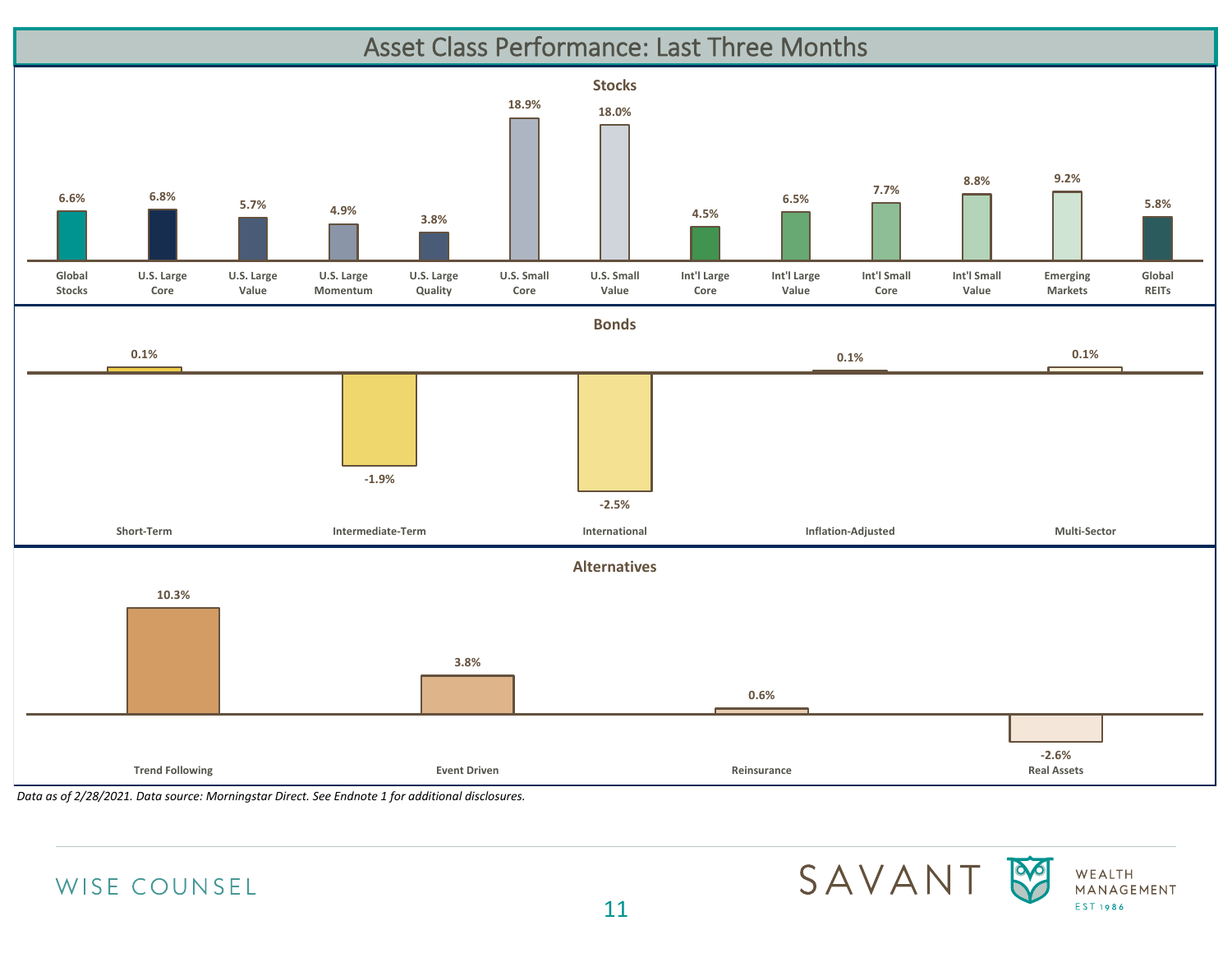

12



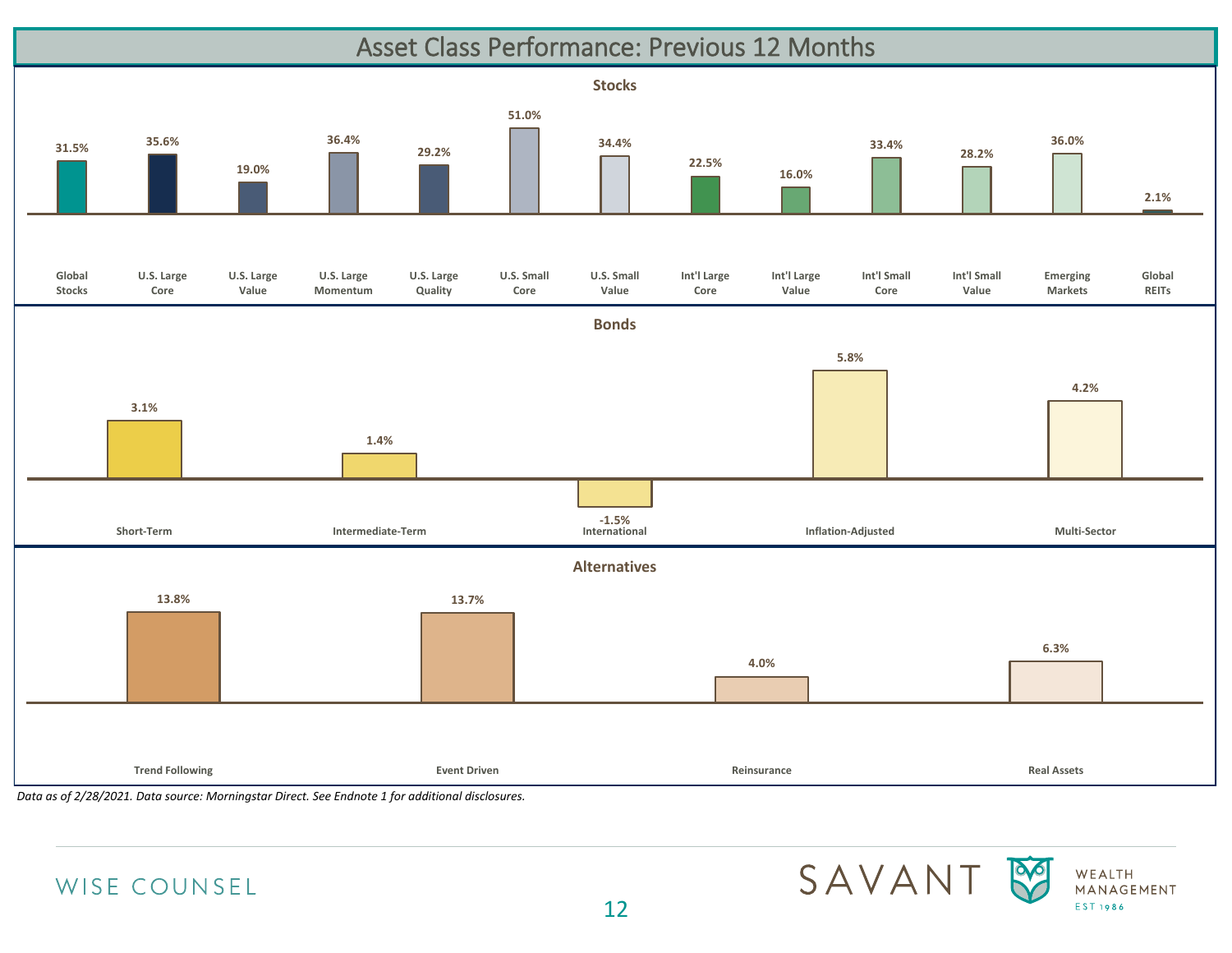





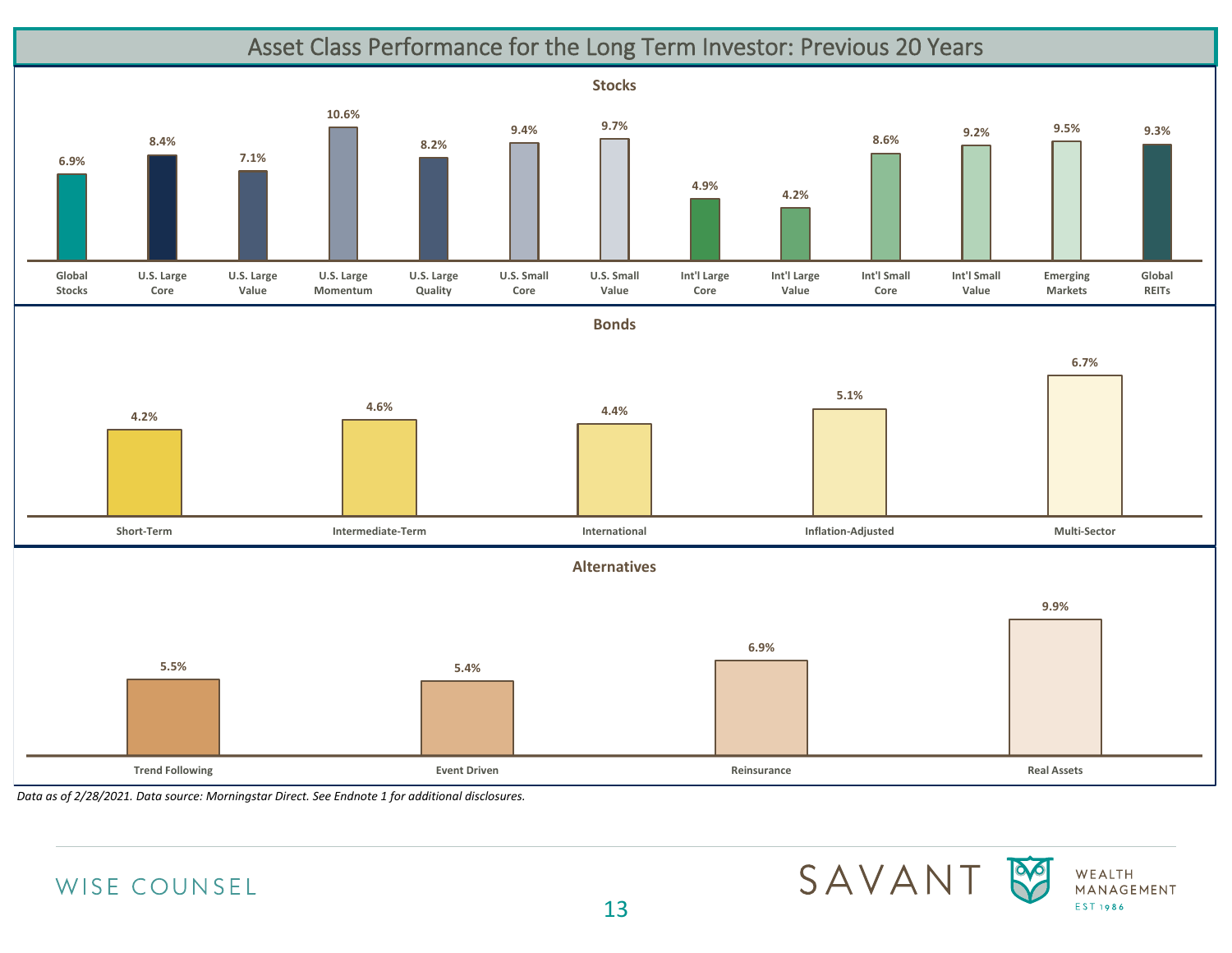



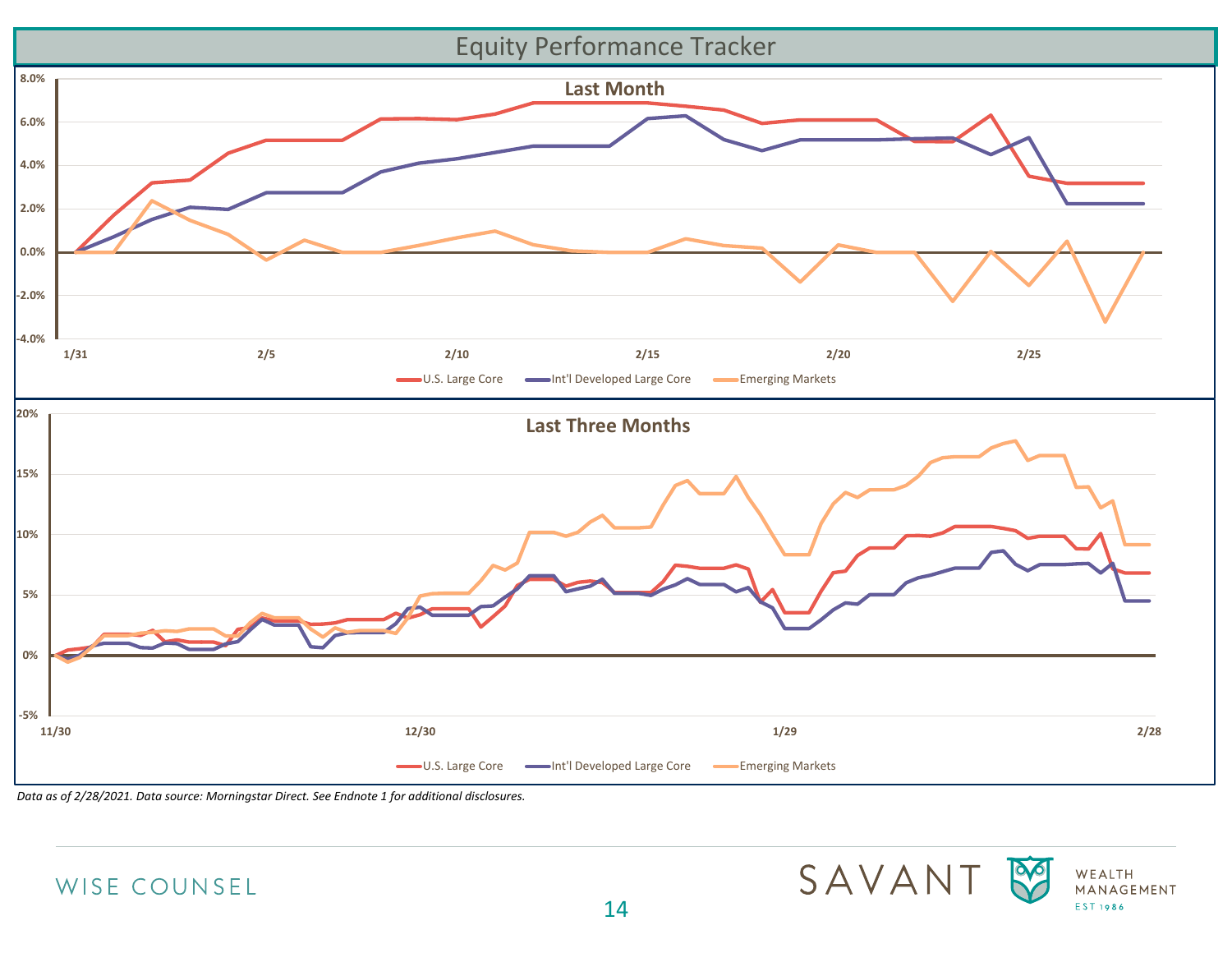



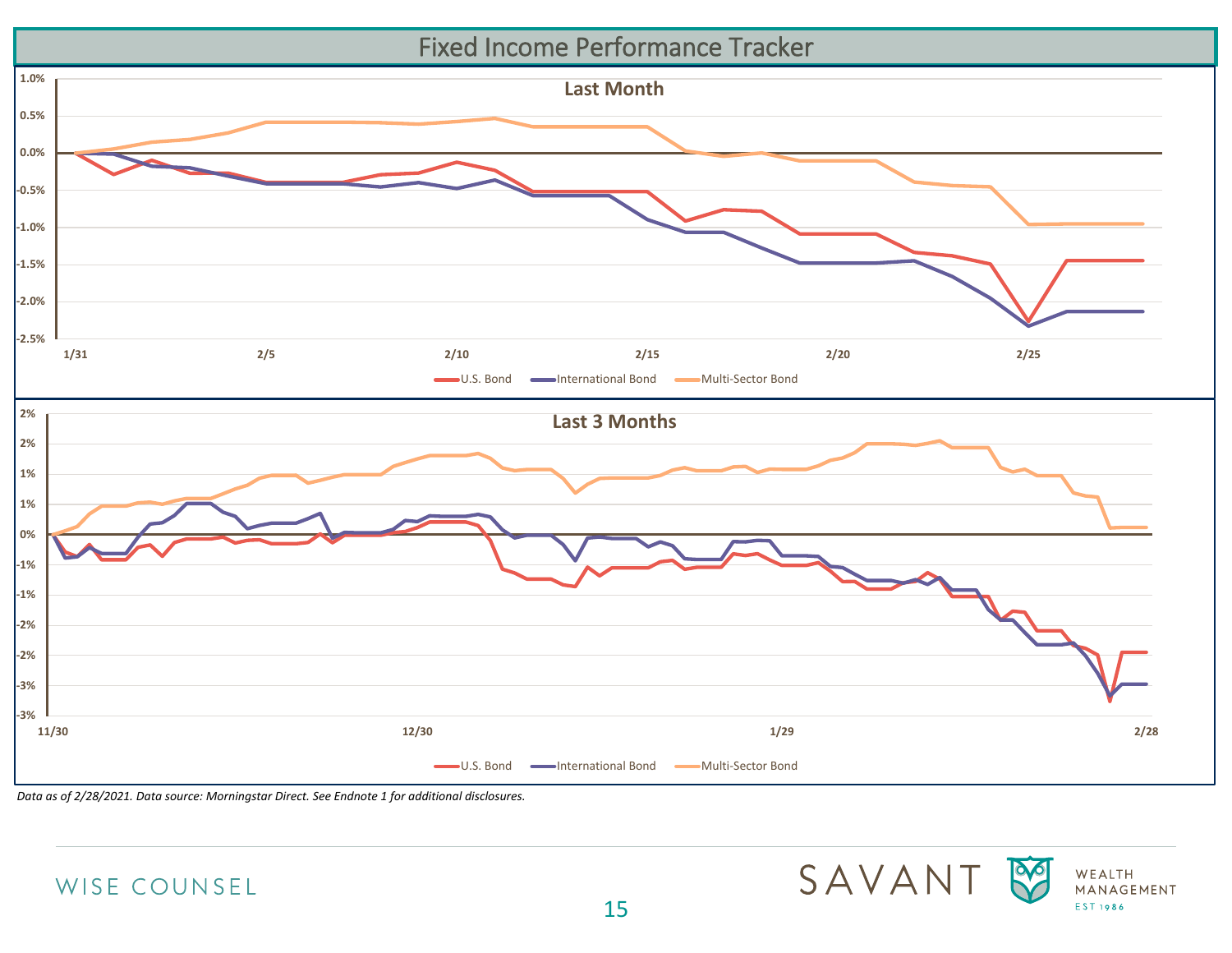



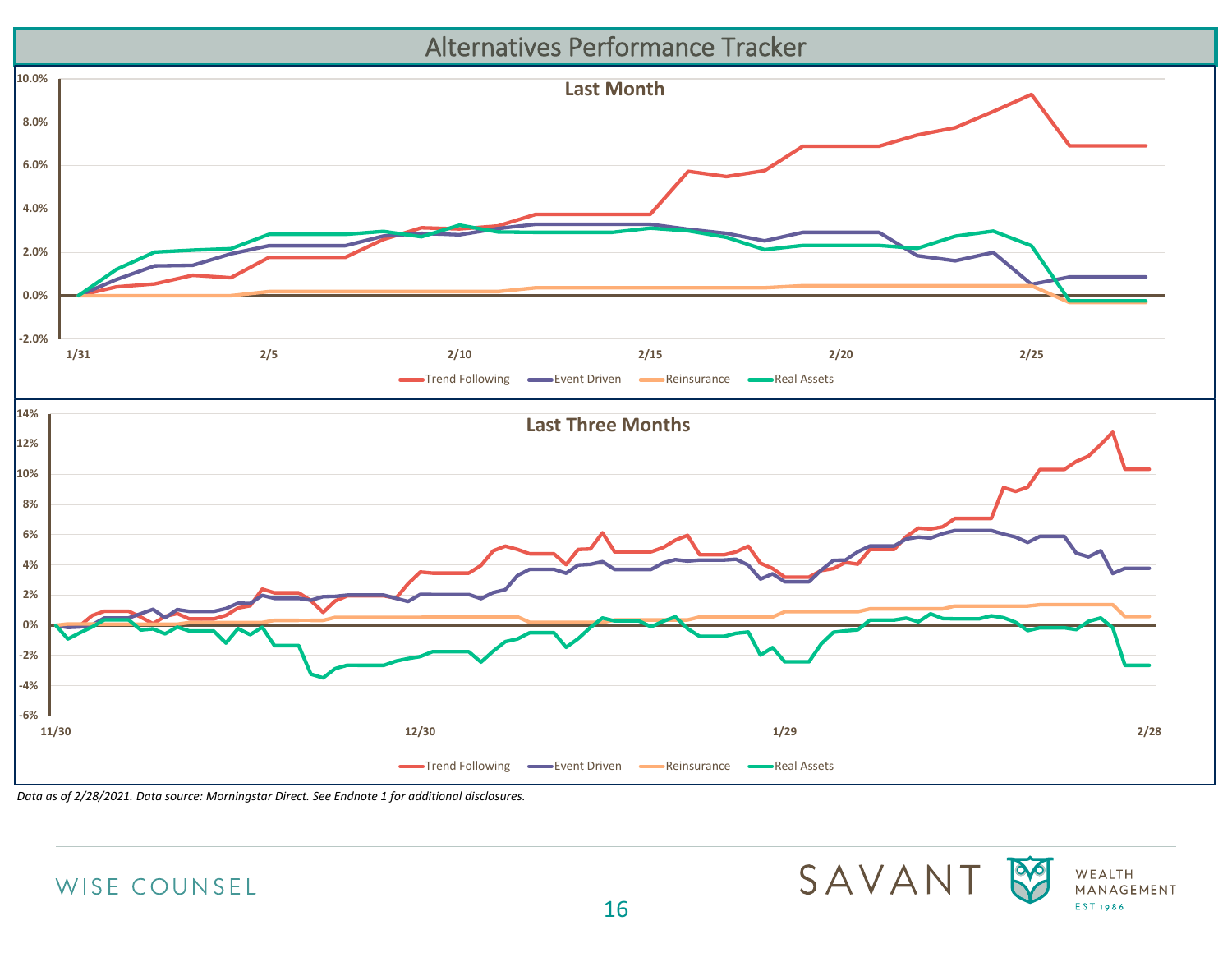

*Data as of 2/28/2021. Factor performance calculated relative to broad index. See Endnote 2 for additional disclosures.*





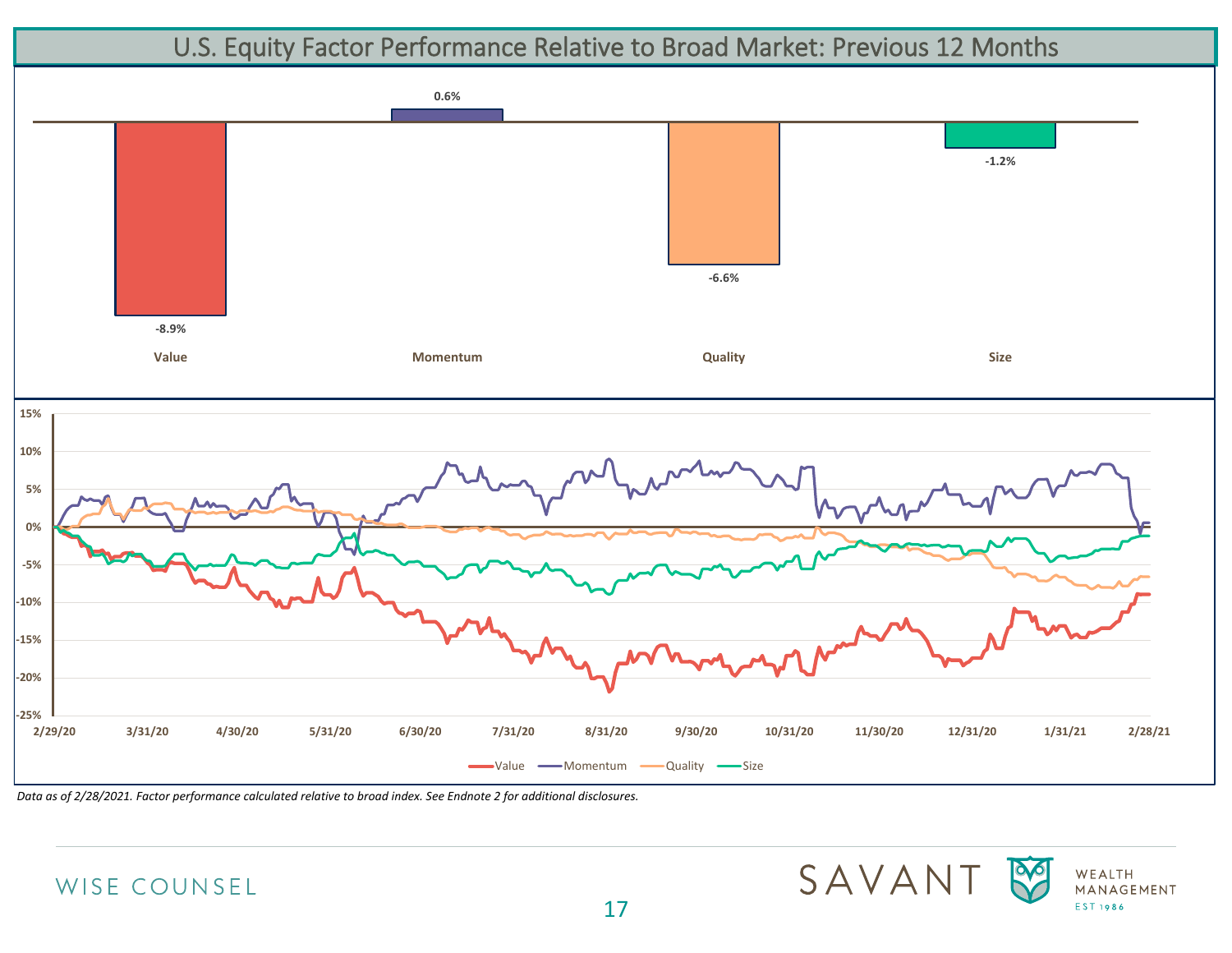

*Data as of 2/28/2021. Factor performance calculated relative to broad index. See Endnote 2 for additional disclosures.*





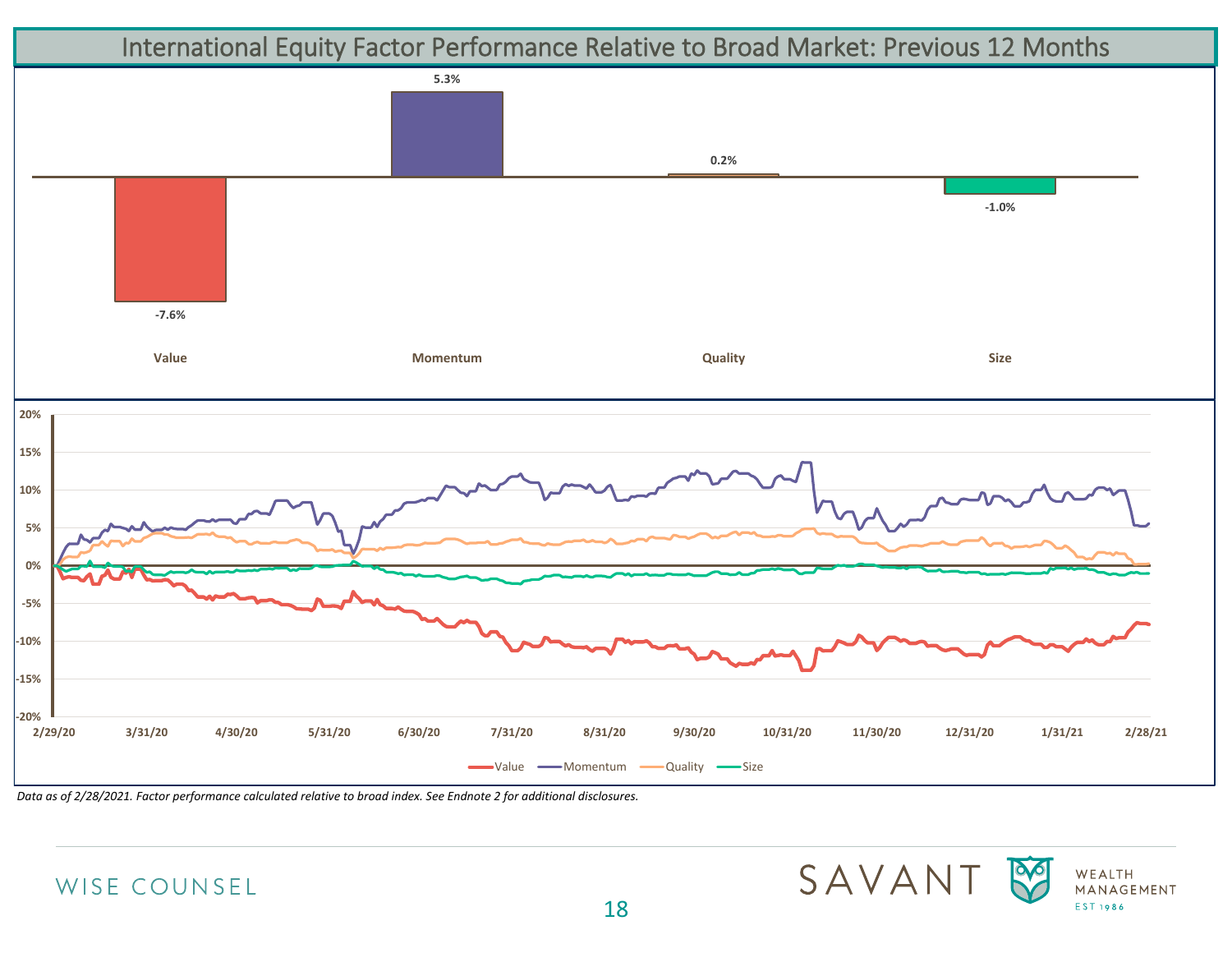#### Currency Impact on International Equity Returns









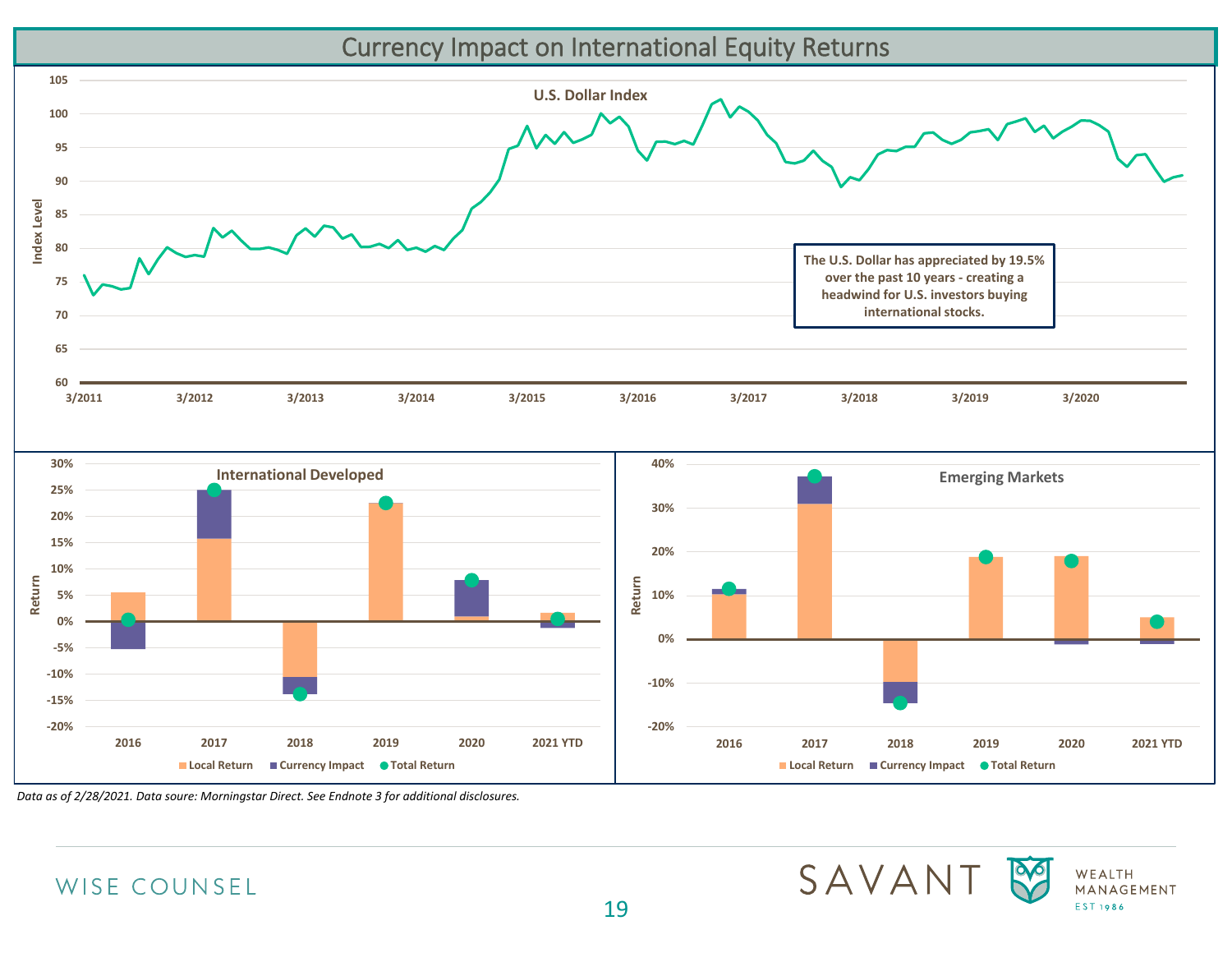## Current Equity Valuations and The Impact on Future Returns



*Data as of 2/28/2021. R2 refers to the predictive power a variable has in a regression. A higher R2 (maximum of 1.0) implies a variable is more significant. See Endnote 4 for additional disclosures.*



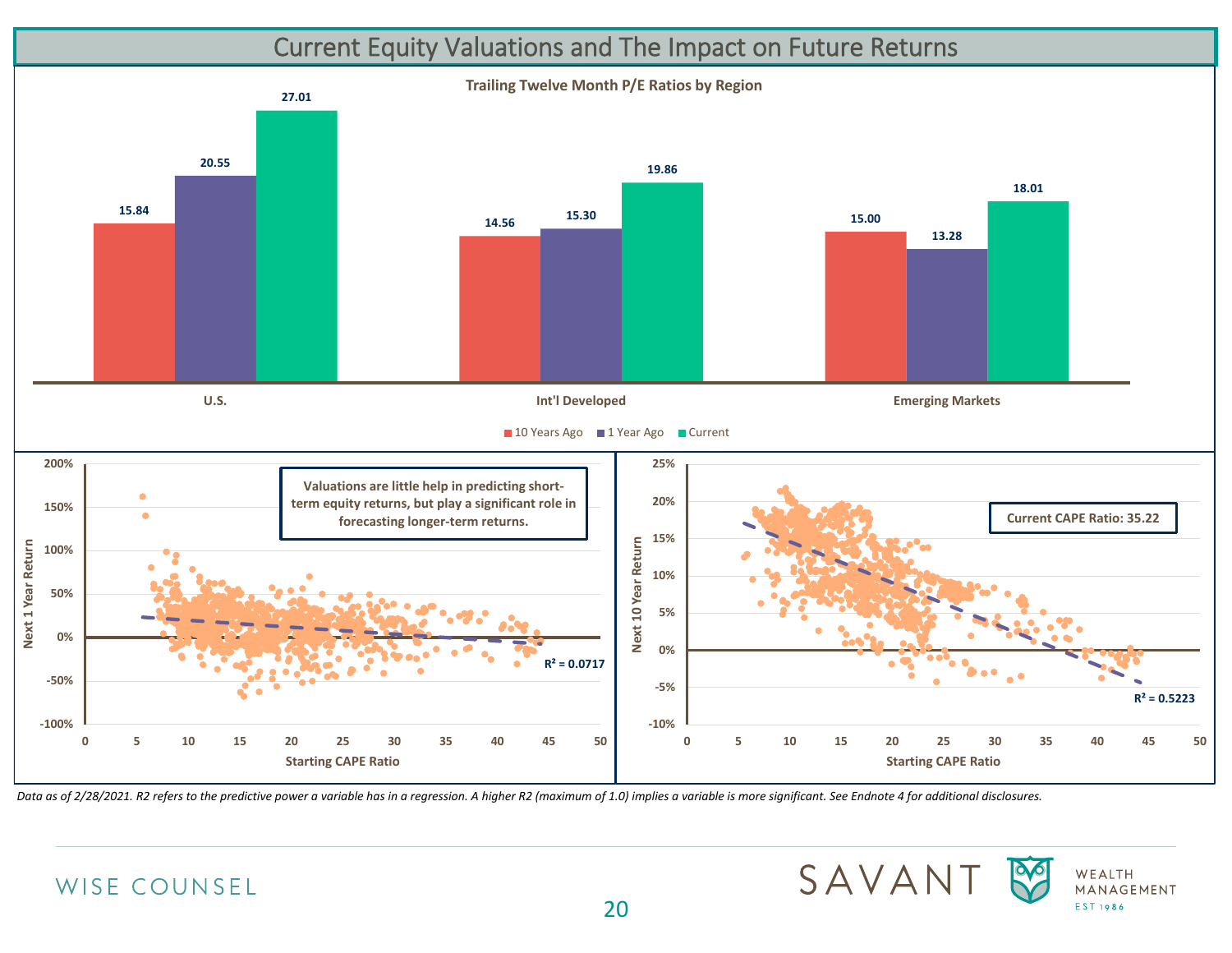#### Drivers of Fixed Income Performance





*Data as of 2/28/2021. Data sources: Ycharts, FRED. A-Rated U.S. Corporate Bond Credit Spread is measured by the ICE BofA Single-A US Corporate Index Option-Adjusted Spread.*



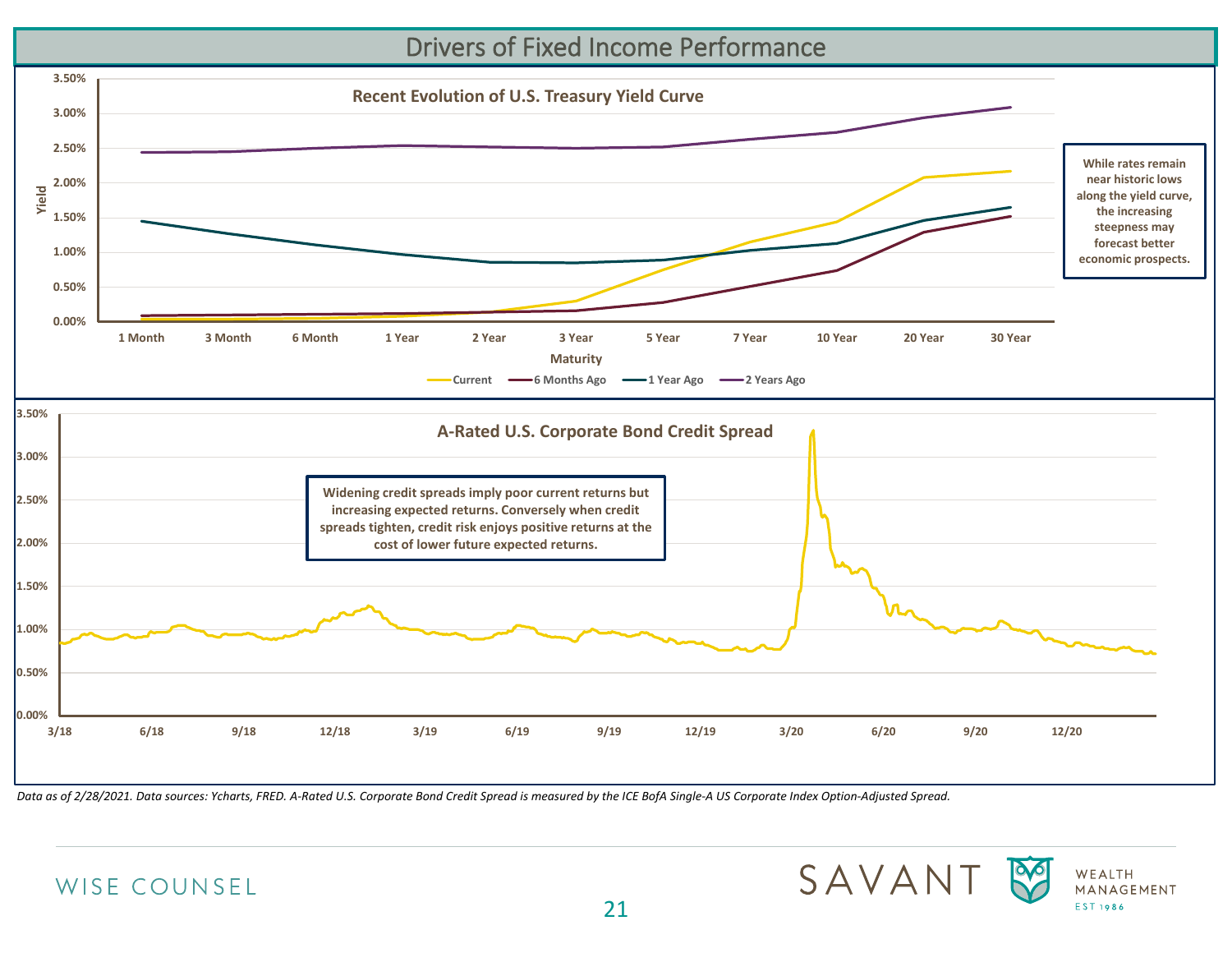## Current Fixed Income Yields and The Impact on Future Returns



*Data as of 2/28/2021. R2 refers to the predictive power a variable has in a regression. A higher R2 (maximum of 1.0) implies a variable is more significant. See Endnote 5 for additional disclosures.*





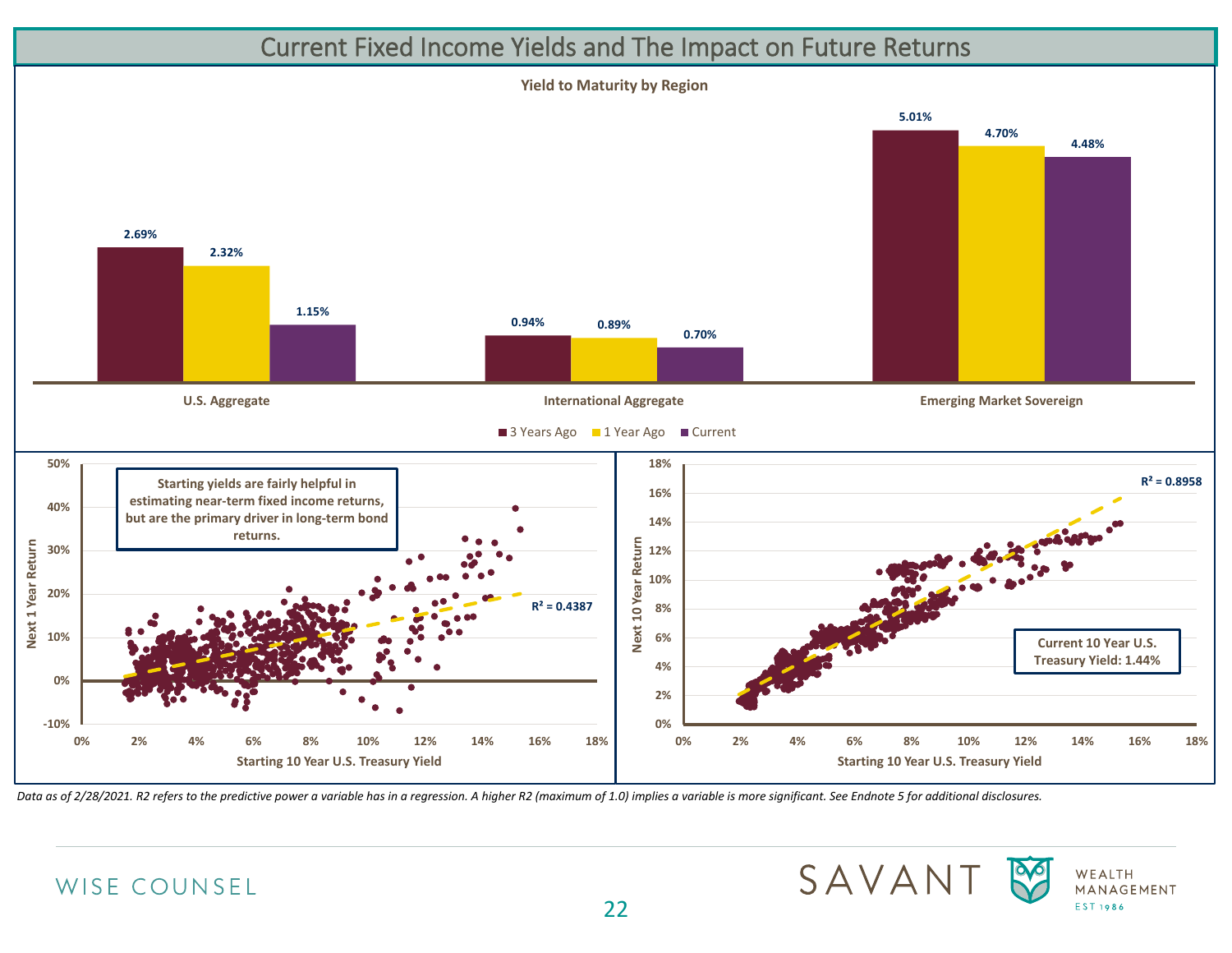

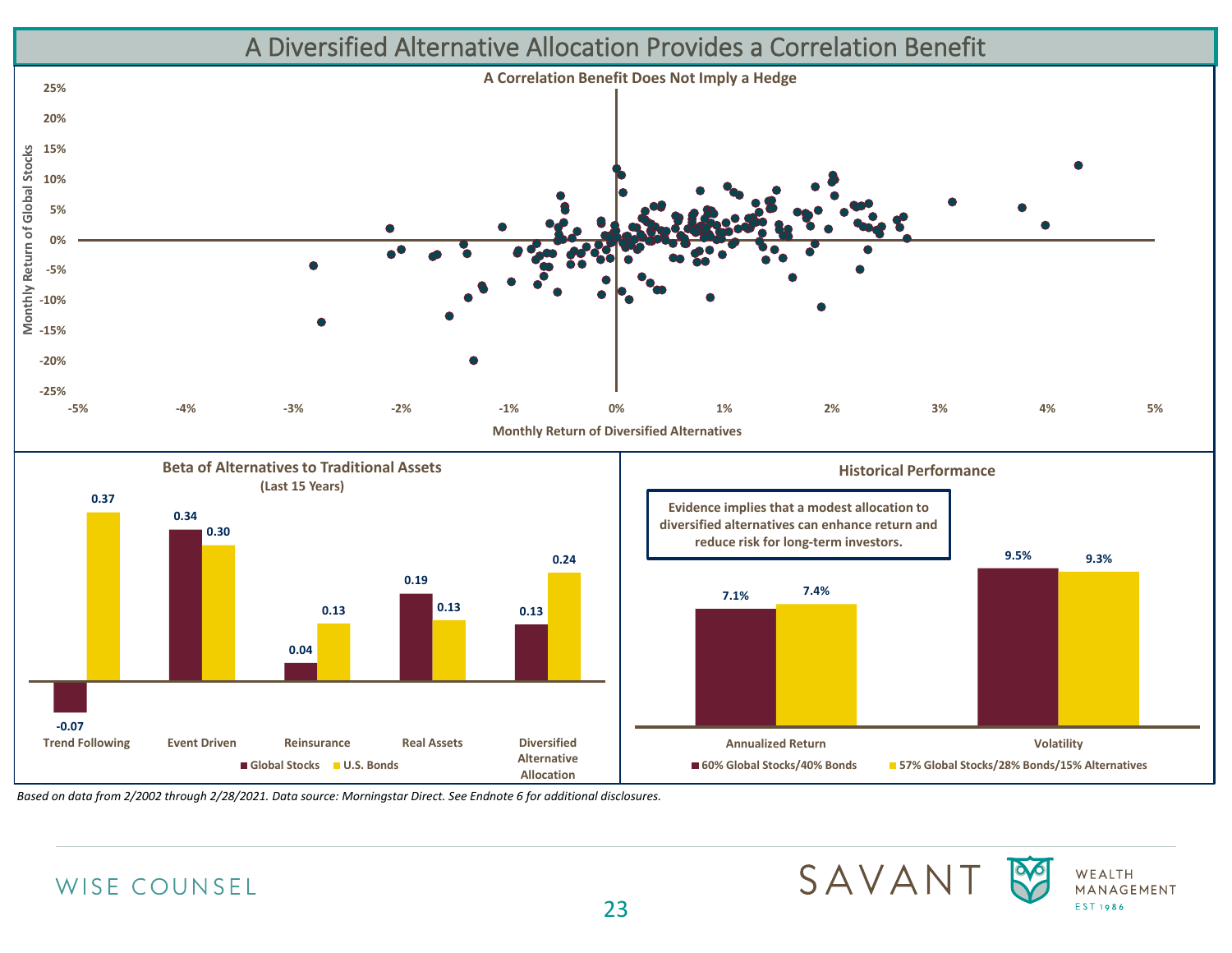

*Data as of 1/31/2021. Data source: Kenneth R. French Data Library. Value spread and returns compare the BIG HiBM series to BIG LoBM series.*





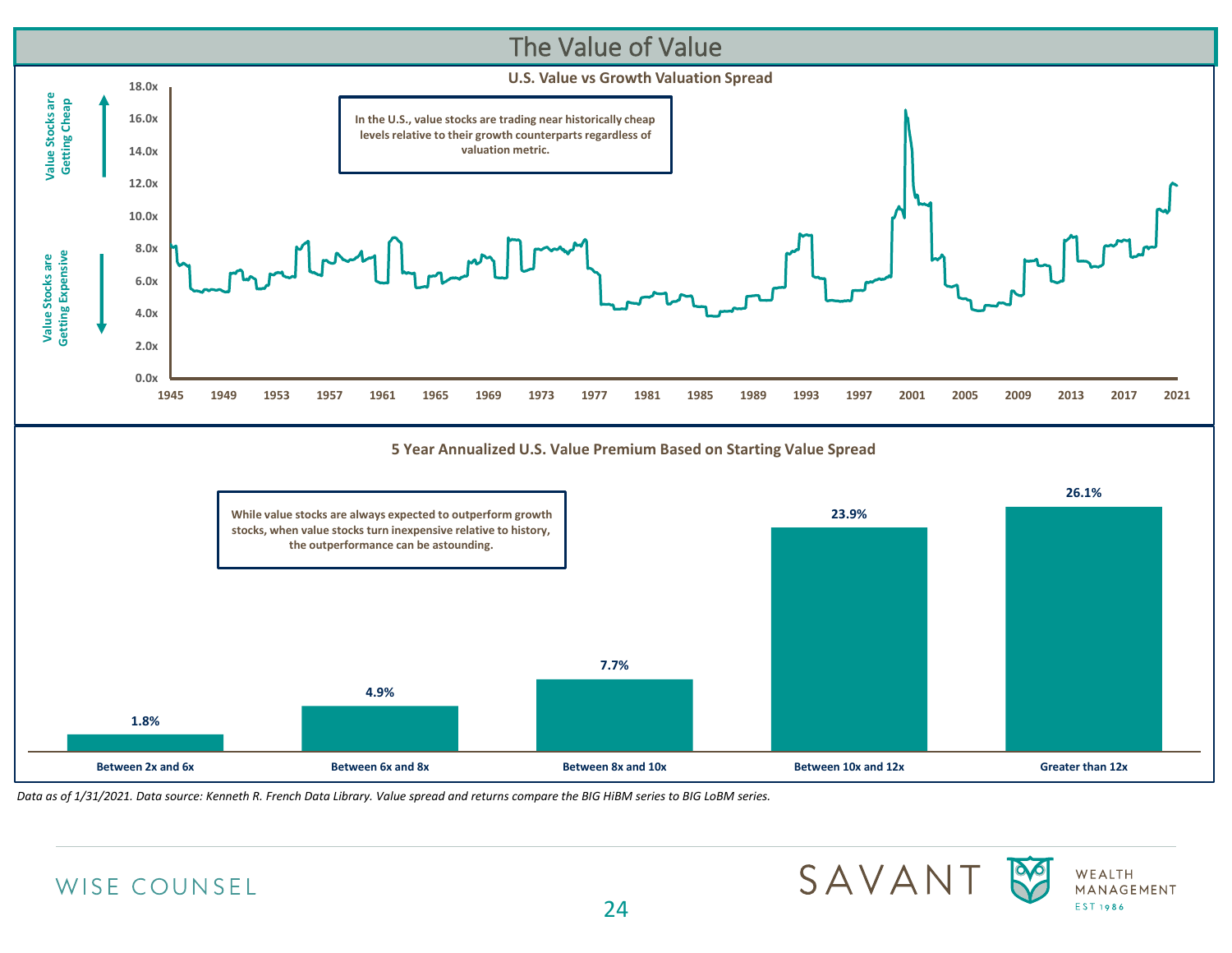



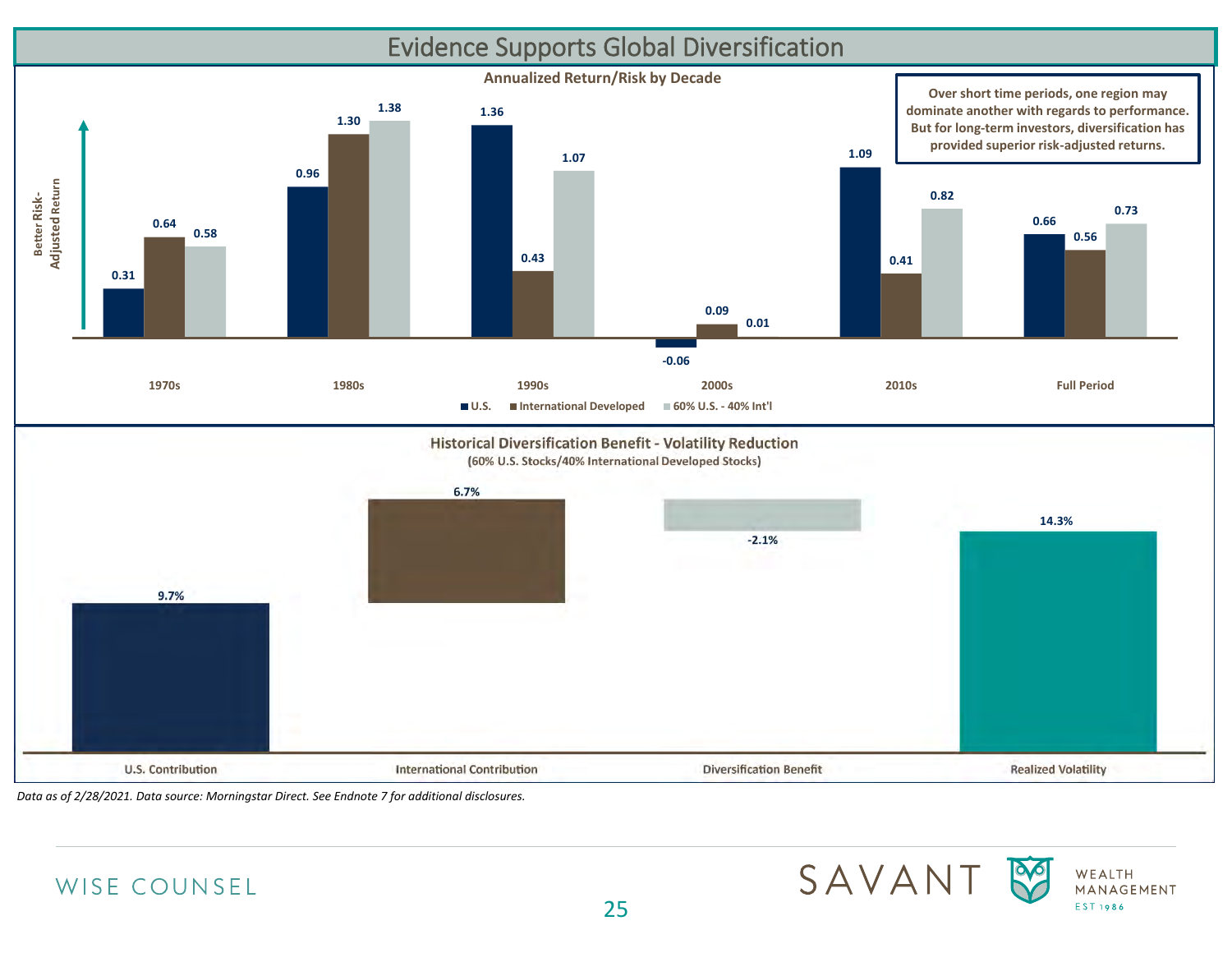

*Data as of 2/26/2021. See Endnote 8 for additional disclosures.*